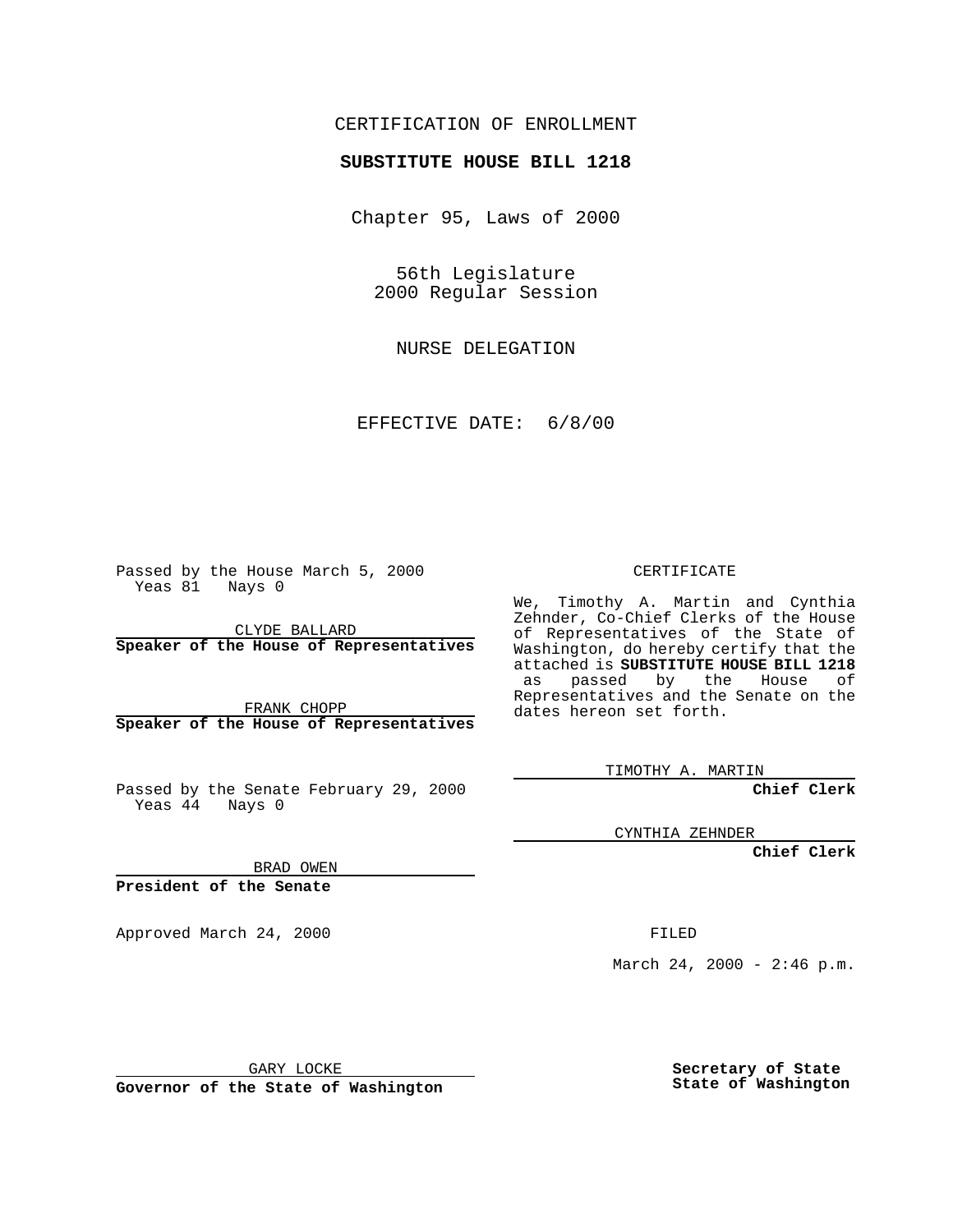## **SUBSTITUTE HOUSE BILL 1218** \_\_\_\_\_\_\_\_\_\_\_\_\_\_\_\_\_\_\_\_\_\_\_\_\_\_\_\_\_\_\_\_\_\_\_\_\_\_\_\_\_\_\_\_\_\_\_

\_\_\_\_\_\_\_\_\_\_\_\_\_\_\_\_\_\_\_\_\_\_\_\_\_\_\_\_\_\_\_\_\_\_\_\_\_\_\_\_\_\_\_\_\_\_\_

Passed Legislature - 2000 Regular Session

AS AMENDED BY THE SENATE

**State of Washington 56th Legislature 1999 Regular Session By** House Committee on Health Care (originally sponsored by Representatives Cody and Parlette; by request of Department of Health) Read first time 02/17/1999.

 AN ACT Relating to department of health recommendations for improving nurse delegation in community settings; amending RCW 18.88A.210, 18.88A.230, and 18.79.260; and repealing RCW 18.88A.220 and 18.88A.240.

5 BE IT ENACTED BY THE LEGISLATURE OF THE STATE OF WASHINGTON:

6 **Sec. 1.** RCW 18.88A.210 and 1998 c 272 s 10 are each amended to 7 read as follows:

8 (1) A ((nurse may delegate specific care tasks to)) nursing 9 assistant( $(s)$ ) meeting the requirements of this section ( $(and)$ ) who 10 provides care to individuals in ((community residential programs for 11 the developmentally disabled certified by the department of social and 12 health services under chapter 71A.12 RCW, to individuals residing in 13 adult family homes licensed under chapter 70.128 RCW, and to 14 individuals residing in boarding homes licensed under chapter 18.20 RCW 15 contracting with the department of social and health services to 16 provide assisted living services pursuant to RCW 74.39A.010)) 17 community-based care settings, as defined in RCW 18.79.260(3), may 18 accept delegation of nursing care tasks by a registered nurse as 19 provided in RCW 18.79.260(3).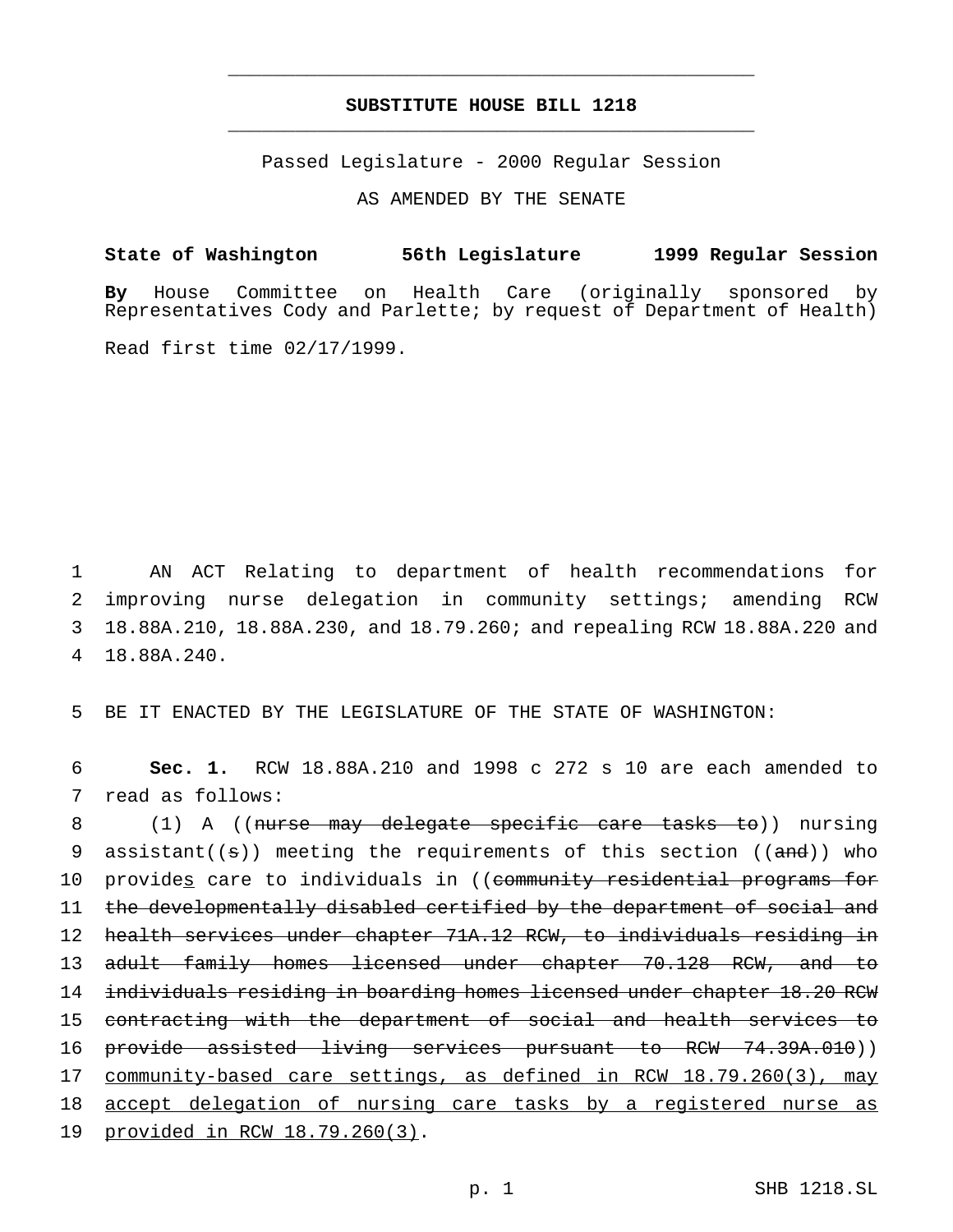(2) For the purposes of this section, "nursing assistant" means a nursing assistant-registered or a nursing assistant-certified. Nothing in this section may be construed to affect the authority of nurses to delegate nursing tasks to other persons, including licensed practical nurses, as authorized by law.

 (3) Before commencing any specific nursing care tasks authorized under this chapter, the nursing assistant must (a) provide to the delegating nurse a certificate of completion issued by the department of social and health services indicating the completion of basic core 10 nurse delegation training ((as provided in this section)), (b) be regulated by the department of health pursuant to this chapter, subject to the uniform disciplinary act under chapter 18.130 RCW, and (c) meet any additional training requirements identified by the nursing care 14 quality assurance commission ((and authorized by this section)). 15 Exceptions to these training requirements must adhere to RCW 18.79.260(3)(d)(iii).

17 (((4) A nurse may delegate the following care tasks:

18 (a) Oral and topical medications and ointments;

19 (b) Nose, ear, eye drops, and ointments;

20 (c) Dressing changes and catheterization using clean techniques as

21 defined by the nursing care quality assurance commission;

22 (d) Suppositories, enemas, ostomy care;

23 (e) Blood glucose monitoring;

24 (f) Gastrostomy feedings in established and healed condition.

25 (5) On or before September 1, 1995, the nursing care quality 26 assurance commission, in conjunction with the professional nursing 27 organizations, shall develop rules for nurse delegation protocols and 28 by December 5, 1995, identify training beyond the core training that is 29 deemed necessary for the delegation of complex tasks and patient care. 30 (6) Nursing task delegation protocols are not intended to regulate 31 the settings in which delegation may occur but are intended to ensure 32 that nursing care services have a consistent standard of practice upon 33 which the public and profession may rely and to safeguard the authority 34 of the nurse to make independent professional decisions regarding the 35 delegation of a task. Protocols shall include at least the following: 36 (a) Ensure that determination of the appropriateness of delegation 37 of a nursing task is at the discretion of the nurse; 38 (b) Allow delegation of a nursing care task only for patients who

39 have a stable and predictable condition. "Stable and predictable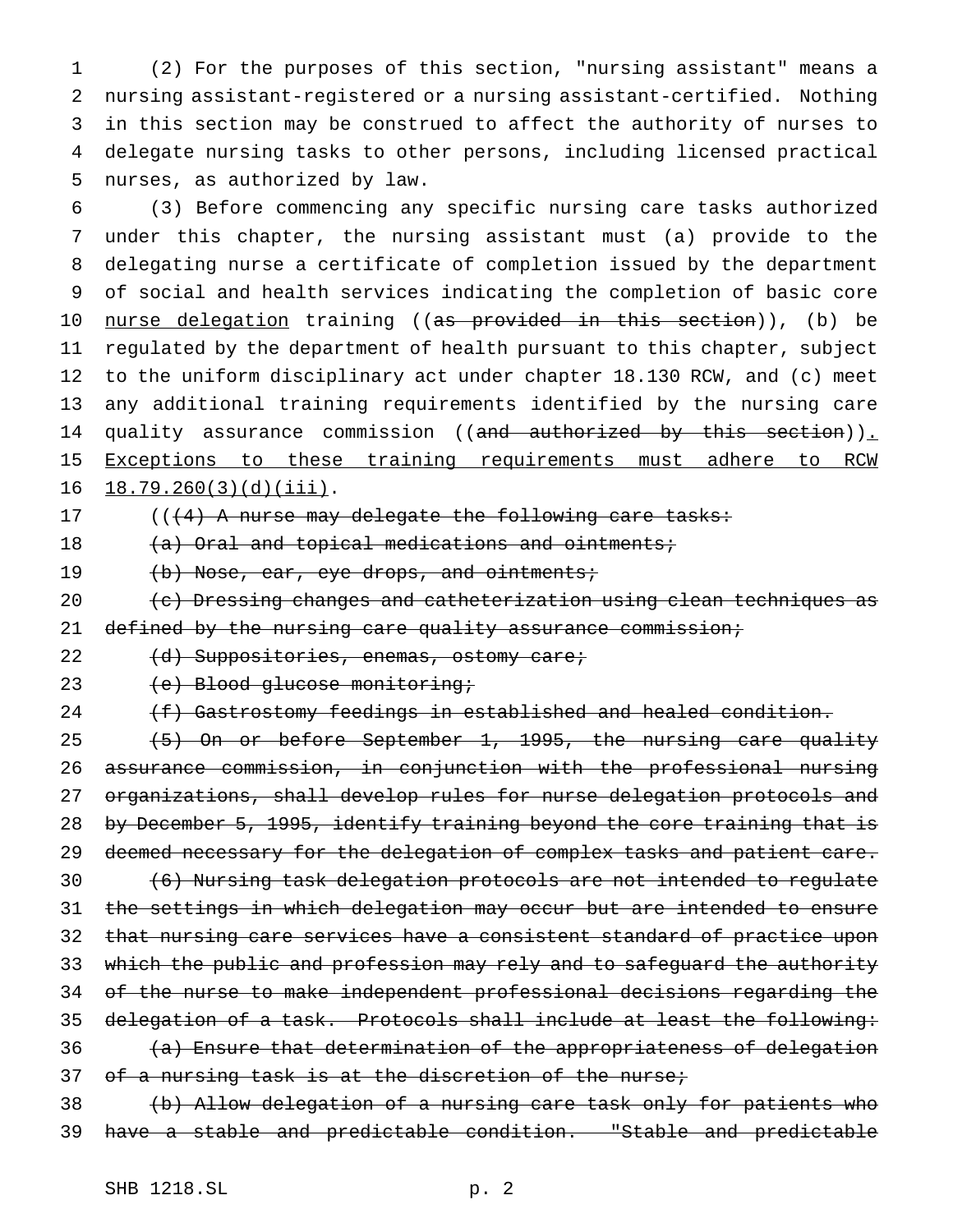condition" means a situation, as defined by rule by the nursing care quality assurance commission, in which the patient's clinical and behavioral status is known and does not require frequent presence and 4 evaluation of a registered nurse;

5 (c) Assure that the initial delegating nurse obtains written 6 consent to the nurse delegation process from the patient or a person 7 authorized under RCW 7.70.065. Written consent is only necessary at 8 the initial use of the nurse delegation process for each patient and is 9 not necessary for task additions or changes or if a different nurse or 10 nursing assistant will be participating in the process. The written 11 consent must include at a minimum the following:

12 (i) A list of the tasks that could potentially be delegated per RCW 13 18.88A.210; and

14 (ii) A statement that a nursing assistant through the nurse 15 delegation process will be performing a task that would previously have 16 been performed by a registered or licensed practical nurse;

17 (d) Verify that the nursing assistant has completed the core 18 training;

19 (e) Require assessment by the nurse of the ability and willingness 20 of the nursing assistant to perform the delegated nursing task in the 21 absence of direct nurse supervision and to refrain from delegation if 22 the nursing assistant is not able or willing to perform the task;

23 (f) Require the nurse to analyze the complexity of the nursing task 24 that is considered for delegation and determine the appropriate level 25 of training and any need of additional training for the nursing 26 assistant;

27  $(g)$  Require the teaching of the nursing care task to the nursing 28 assistant utilizing one or more of the following: (i) Verification of 29 competency via return demonstration; (ii) other methods for 30 verification of competency to perform the nursing task; or (iii) 31 assurance that the nursing assistant is competent to perform the 32 nursing task as a result of systems in place in the community 33 residential program for the developmentally disabled, adult family 34 home, or boarding home providing assisted living services;

 (h) Require a plan of nursing supervision and reevaluation of the delegated nursing task. "Nursing supervision" means that the 37 registered nurse monitors by direct observation or by whatever means is deemed appropriate by the registered nurse the skill and ability of the nursing assistant to perform delegated nursing tasks. Frequency of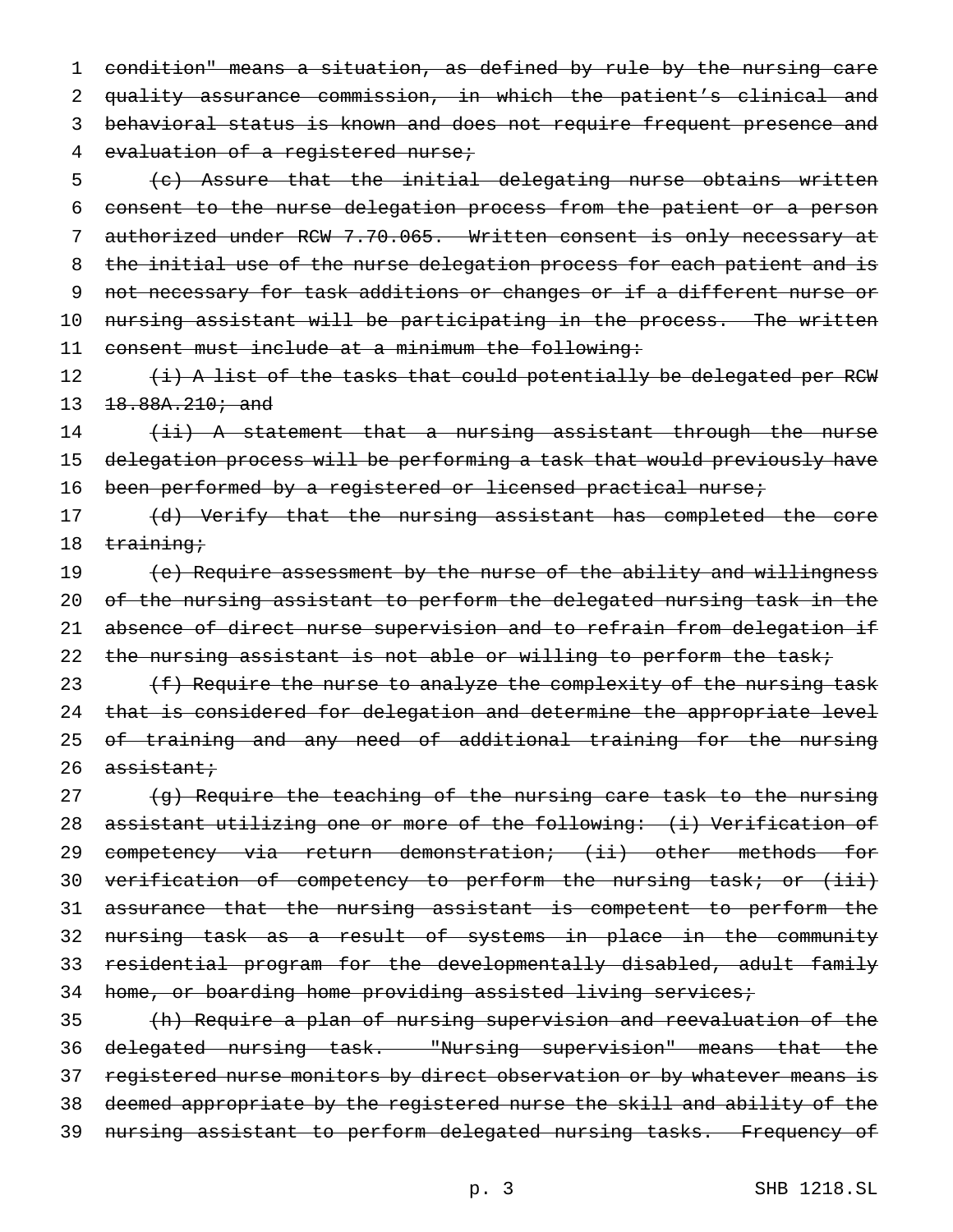1 supervision is at the discretion of the registered nurse but shall

2 occur at least every sixty days;

3 (i) Require instruction to the nursing assistant that the delegated 4 nursing task is specific to a patient and is not transferable;

 $\frac{1}{1}$  Require documentation and written instruction related to the 6 delegated nursing task be provided to the nursing assistant and a copy 7 maintained in the patient record;

8 (k) Ensure that the nursing assistant is prepared to effectively 9 deal with the predictable outcomes of performing the nursing task;

10 (1) Include in the delegation of tasks an awareness of the nature 11 of the condition requiring treatment, risks of the treatment, side 12 effects, and interaction of prescribed medications;

13 (m) Require documentation in the patient's record of the rationale 14 for delegating or not delegating nursing tasks.

 (7) A basic core training curriculum on providing care for individuals in community residential programs for the developmentally disabled certified by the department of social and health services under chapter 71A.12 RCW shall be in addition to the training requirements specified in subsection (5) of this section. Basic core 20 training shall be developed and adopted by rule by the secretary of the 21 department of social and health services. The department of social and health services shall appoint an advisory panel to assist in the development of core training comprised of representatives of the 24 following:

25 (a) The division of developmental disabilities;

26 (b) The nursing care quality assurance commission;

27 (c) Professional nursing organizations;

28 (d) A state-wide organization of community residential service 29 providers whose members are programs certified by the department under 30 chapter 71A.12 RCW.

 (8) A basic core training curriculum on providing care to residents in residential settings licensed under chapter 70.128 RCW, or in assisted living pursuant to RCW 74.39A.010 shall be mandatory for 34 nursing assistants prior to assessment by a nurse regarding the ability and willingness to perform a delegated nursing task. Core training shall be developed and adopted by rule by the secretary of the department of social and health services, in conjunction with an advisory panel. The advisory panel shall be comprised of representatives from, at a minimum, the following: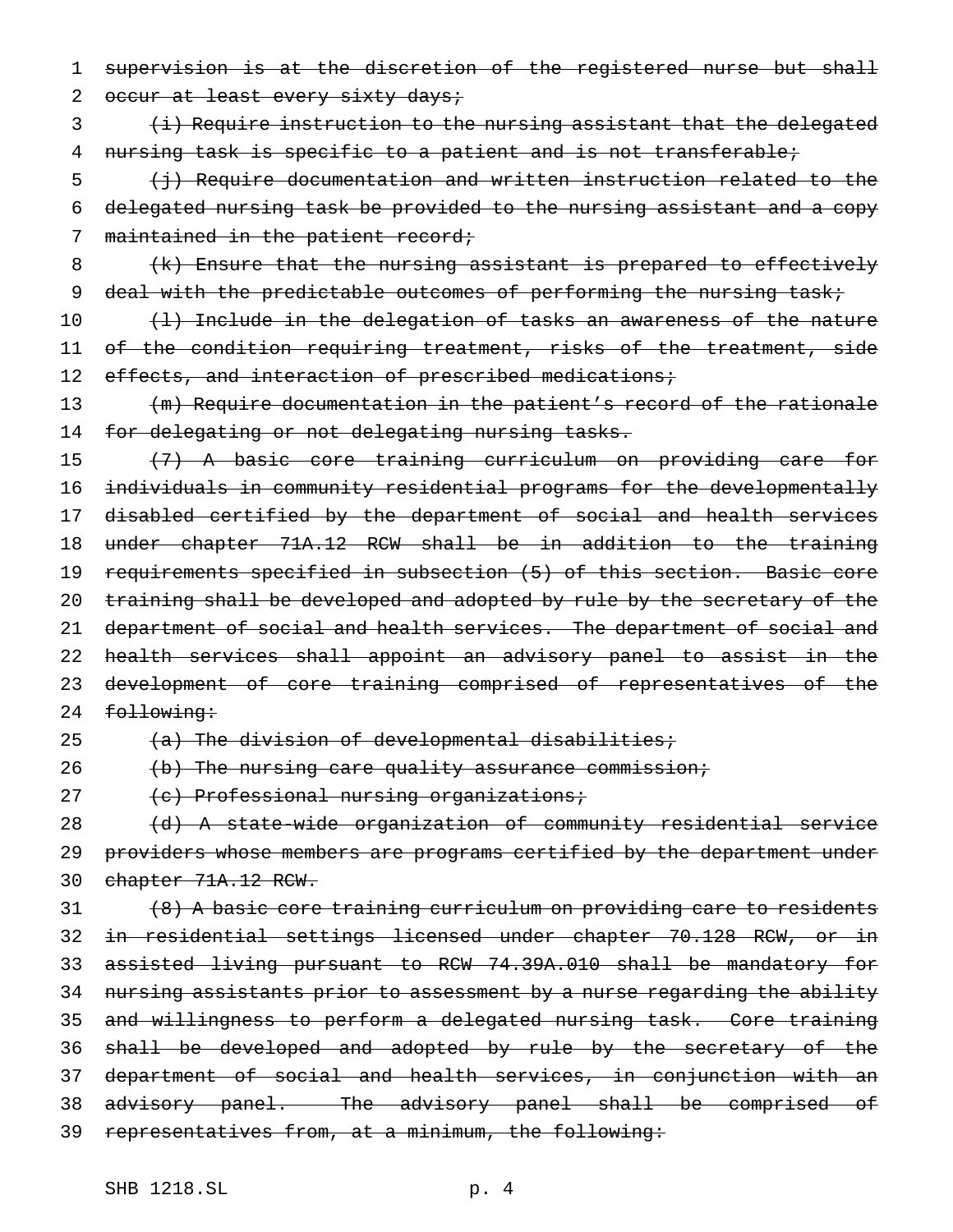1 (a) The nursing care quality assurance commission;

2 (b) Professional nurse organizations;

3 (c) A state-wide association of community residential service 4 providers whose members are programs certified by the department under 5 chapter 71A.12 RCW;

6  $(d)$  Aging consumer groups;

7 (e) Associations representing homes licensed under chapters 70.128 8 and 18.20 RCW; and

9 (f) Associations representing home health, hospice, and home care 10 agencies licensed under chapter 70.127 RCW.))

11 **Sec. 2.** RCW 18.88A.230 and 1998 c 272 s 11 are each amended to 12 read as follows:

13 (1) The ((nurse and)) nursing assistant shall be accountable for 14 their own individual actions in the delegation process. ((Nurses 15 acting within the protocols of their delegation authority shall be 16 immune from liability for any action performed in the course of their 17 delegation duties.)) Nursing assistants following written delegation 18 instructions from registered nurses performed in the course of their 19 accurately written, delegated duties shall be immune from liability.

20 (2) ((No person may coerce a nurse into compromising patient safety 21 by requiring the nurse to delegate if the nurse determines it is inappropriate to do so. Nurses shall not be subject to any employer reprisal or disciplinary action by the Washington nursing care quality assurance commission for refusing to delegate tasks or refusing to provide the required training for delegation if the nurse determines 26 delegation may compromise patient safety.)) Nursing assistants shall not be subject to any employer reprisal or disciplinary action by the 28 ((nursing care quality assurance commission)) secretary for refusing to accept delegation of a nursing task based on patient safety issues. No ((community residential program, adult family home, or boarding home contracting to provide assisted-living services)) community-based care setting as defined in RCW 18.79.260(3)(d) may discriminate or retaliate in any manner against a person because the person made a complaint or cooperated in the investigation of a complaint.

 $35$  ( $(\frac{43}{10})$  The department of social and health services may impose a 36 civil fine of not less than two hundred fifty dollars nor more than one 37 thousand dollars on a community residential program, adult family home, 38 or boarding home under chapter 18, Laws of 1995 1st sp. sess. that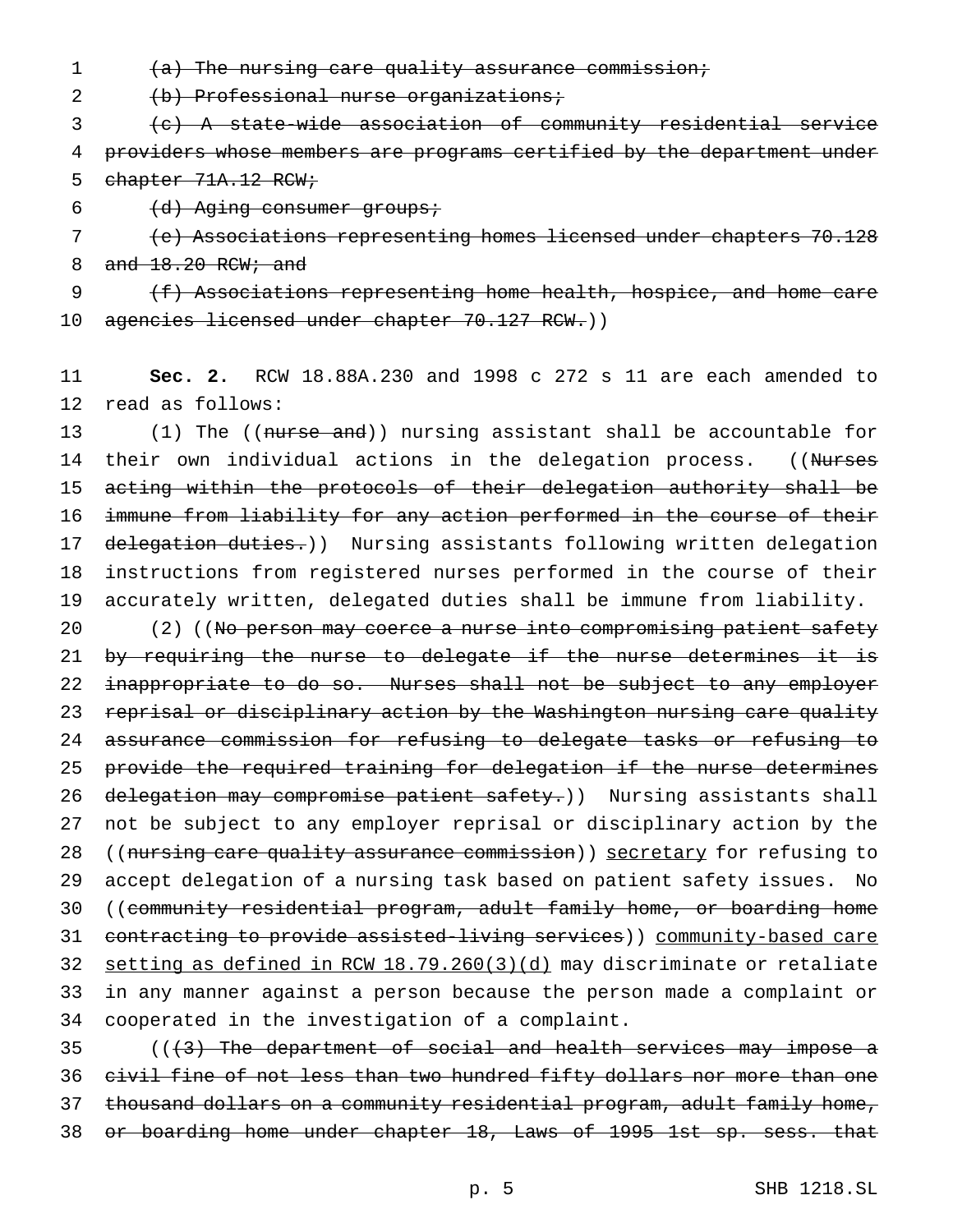knowingly permits an employee to perform a nursing task except as delegated by a nurse pursuant to chapter 18, Laws of 1995 1st sp.  $\text{sess.}$ )

 **Sec. 3.** RCW 18.79.260 and 1995 1st sp.s. c 18 s 51 are each amended to read as follows:

 (1) A registered nurse under his or her license may perform for compensation nursing care, as that term is usually understood, of the 8 ill, injured, or infirm( $(-$  and in the course thereof, she or he may do the following things that shall not be done by a person not so 10 <del>licensed, except as provided in RCW 18.79.270 and 18.88A.210:</del>))<u>.</u>

 $((+1))$   $(2)$  A registered nurse may, at or under the general direction of a licensed physician and surgeon, dentist, osteopathic physician and surgeon, naturopathic physician, podiatric physician and surgeon, physician assistant, osteopathic physician assistant, or advanced registered nurse practitioner acting within the scope of his or her license, administer medications, treatments, tests, and inoculations, whether or not the severing or penetrating of tissues is involved and whether or not a degree of independent judgment and skill is required. Such direction must be for acts which are within the 20 scope of registered nursing practice( $(i \div j)$ 

21 (2) Delegate to other persons the functions outlined in subsection 22 (1) of this section in accordance with chapter 18.88A RCW;)).

23 (3) A registered nurse may delegate tasks of nursing care to other individuals where the registered nurse determines that it is in the best interest of the patient.

(a) The delegating nurse shall:

 (i) Determine the competency of the individual to perform the 28 tasks;

29 (ii) Evaluate the appropriateness of the delegation;

 (iii) Supervise the actions of the person performing the delegated 31 task; and

 (iv) Delegate only those tasks that are within the registered 33 nurse's scope of practice.

(b) A registered nurse may not delegate acts requiring substantial

skill, the administration of medications, or piercing or severing of

tissues except to registered or certified nursing assistants who

provide care to individuals in community-based care settings as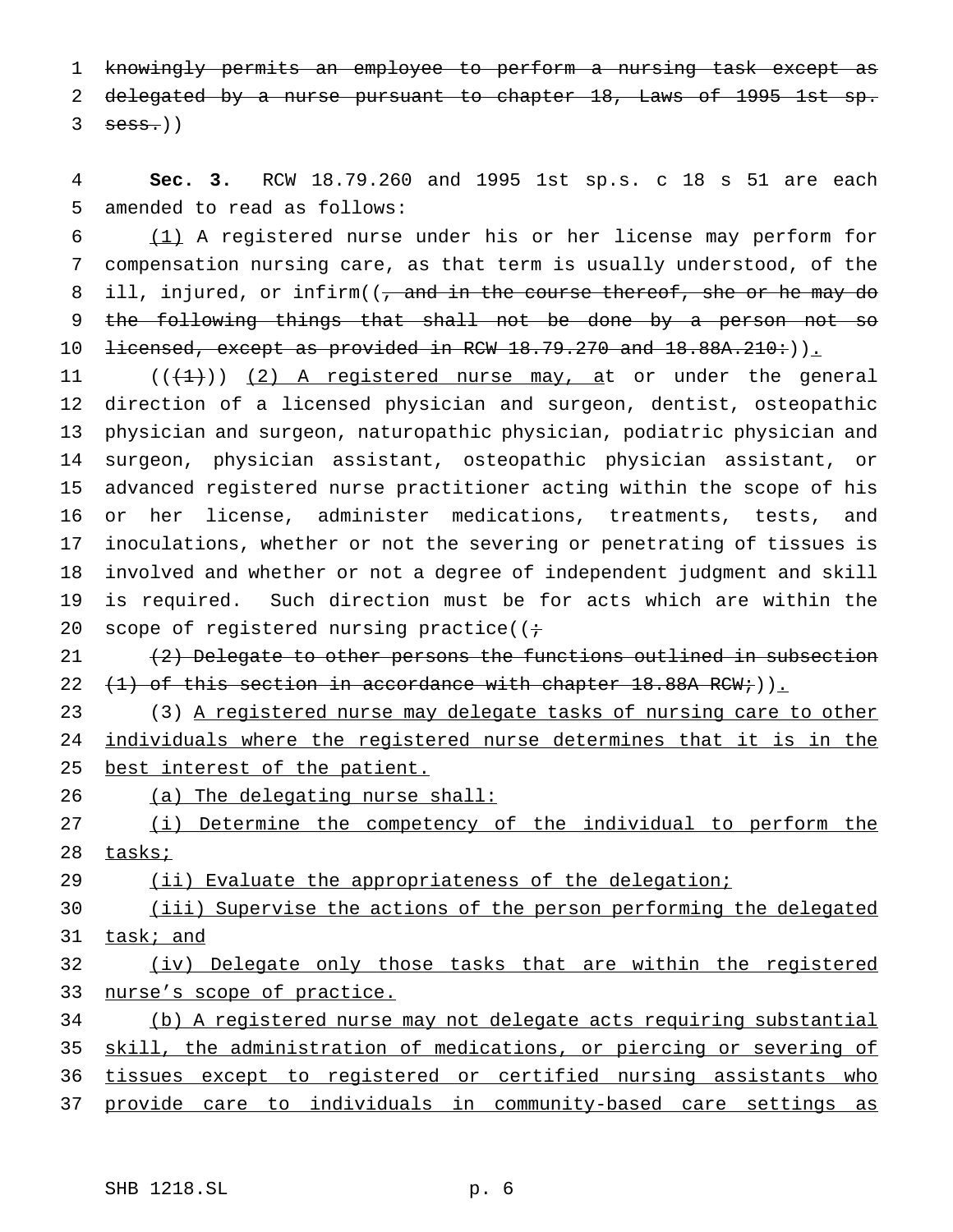authorized under (d) of this subsection. Acts that require nursing 2 judgment shall not be delegated.

 (c) No person may coerce a nurse into compromising patient safety by requiring the nurse to delegate if the nurse determines that it is inappropriate to do so. Nurses shall not be subject to any employer reprisal or disciplinary action by the nursing care quality assurance commission for refusing to delegate tasks or refusing to provide the required training for delegation if the nurse determines delegation may compromise patient safety.

 (d) For delegation in community-based care settings, a registered nurse may delegate nursing care tasks only to registered or certified 12 nursing assistants. Simple care tasks such as blood pressure monitoring, personal care service, or other tasks as defined by the nursing care quality assurance commission are exempted from this 15 requirement. "Community-based care settings" includes: Community residential programs for the developmentally disabled, certified by the 17 department of social and health services under chapter 71A.12 RCW; adult family homes licensed under chapter 70.128 RCW; and boarding homes licensed under chapter 18.20 RCW. Community-based care settings do not include acute care or skilled nursing facilities.

 (i) Delegation of nursing care tasks in community-based care settings is only allowed for individuals who have a stable and predictable condition. "Stable and predictable condition" means a situation in which the individual's clinical and behavioral status is known and does not require the frequent presence and evaluation of a registered nurse.

 (ii) The determination of the appropriateness of delegation of a nursing task is at the discretion of the registered nurse. However, the administration of medications by injection, sterile procedures, and 30 central line maintenance may never be delegated.

 (iii) The registered nurse shall verify that the nursing assistant has completed the required core nurse delegation training required in chapter 18.88A RCW prior to authorizing delegation.

 (iv) The nurse is accountable for his or her own individual actions in the delegation process. Nurses acting within the protocols of their delegation authority are immune from liability for any action performed in the course of their delegation duties.

 (v) On or before June 30, 2001, the nursing care quality assurance commission, in conjunction with the professional nursing organizations